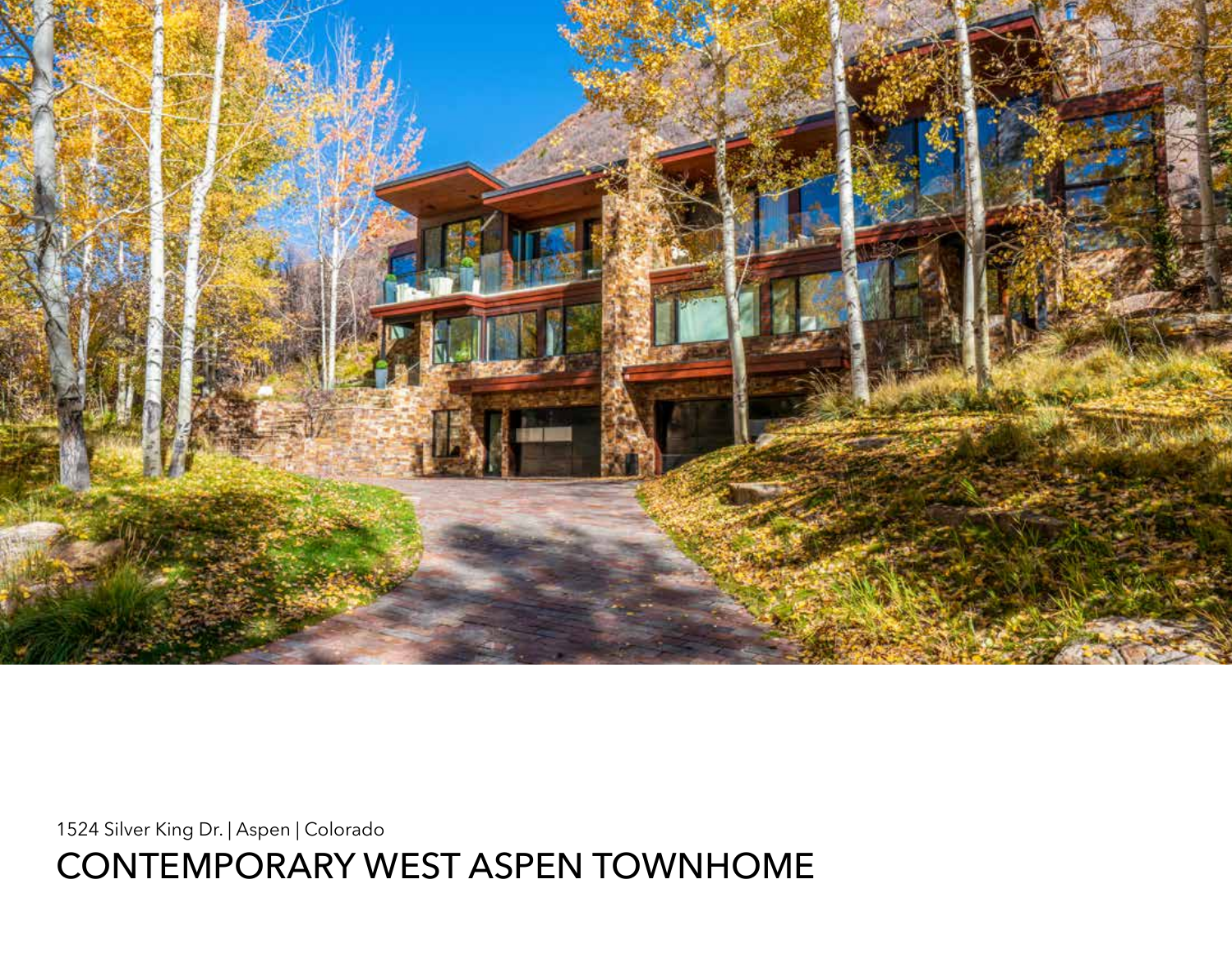



# Property Description

This exceptional 5 bedroom, 6 bath contemporary duplex sits above the Aspen Golf Course featuring breathtaking views of Aspen Mountain, Highlands, Buttermilk & Pyramid Peak. The 5,209 square feet are framed with floor to ceiling windows in the living room, dining room, & master suite with steam shower and jetted tub. There are 3 additional guest rooms plus large bunk room that makes this a great family or corporate retreat. There are high level finishes throughout the home, contemporary but comfortable furniture with great indoor and outdoor entertaining areas. The living room is off dining room and kitchen with outdoor deck and gas fireplace. The chef's kitchen has a Sub-Zero & commercial grade appliances, The media/game room has a projection TV, billiards, & wet bar, gas fireplace. and wine cooler The house is serviced with an elevator, A/C, humidification, fire pit & hot tub that will make your stay in Aspen comfortable and fun. The home is near bike path, hiking trails, cross country ski trails and just across from the Aspen golf course. There is a free shuttle to downtown.

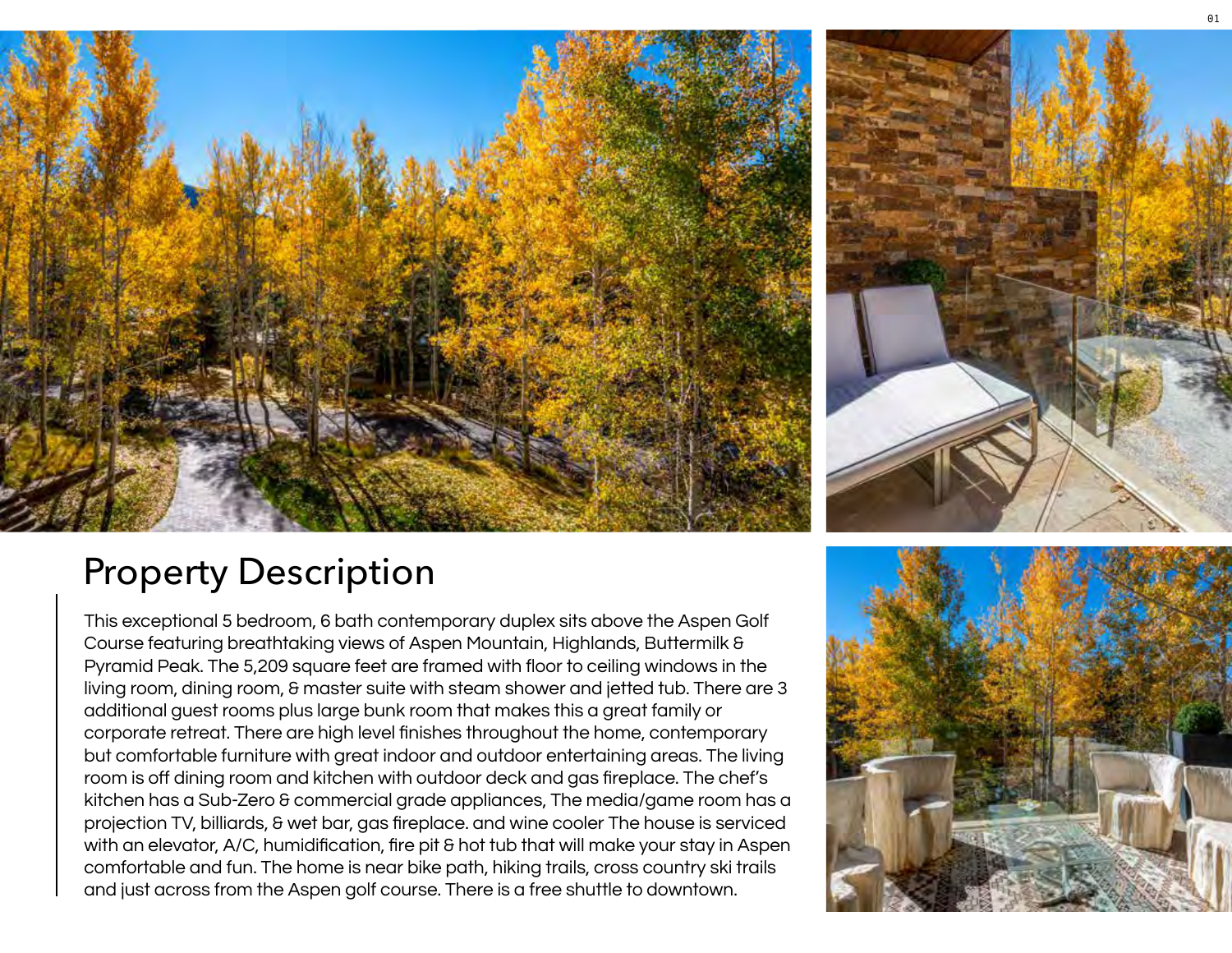





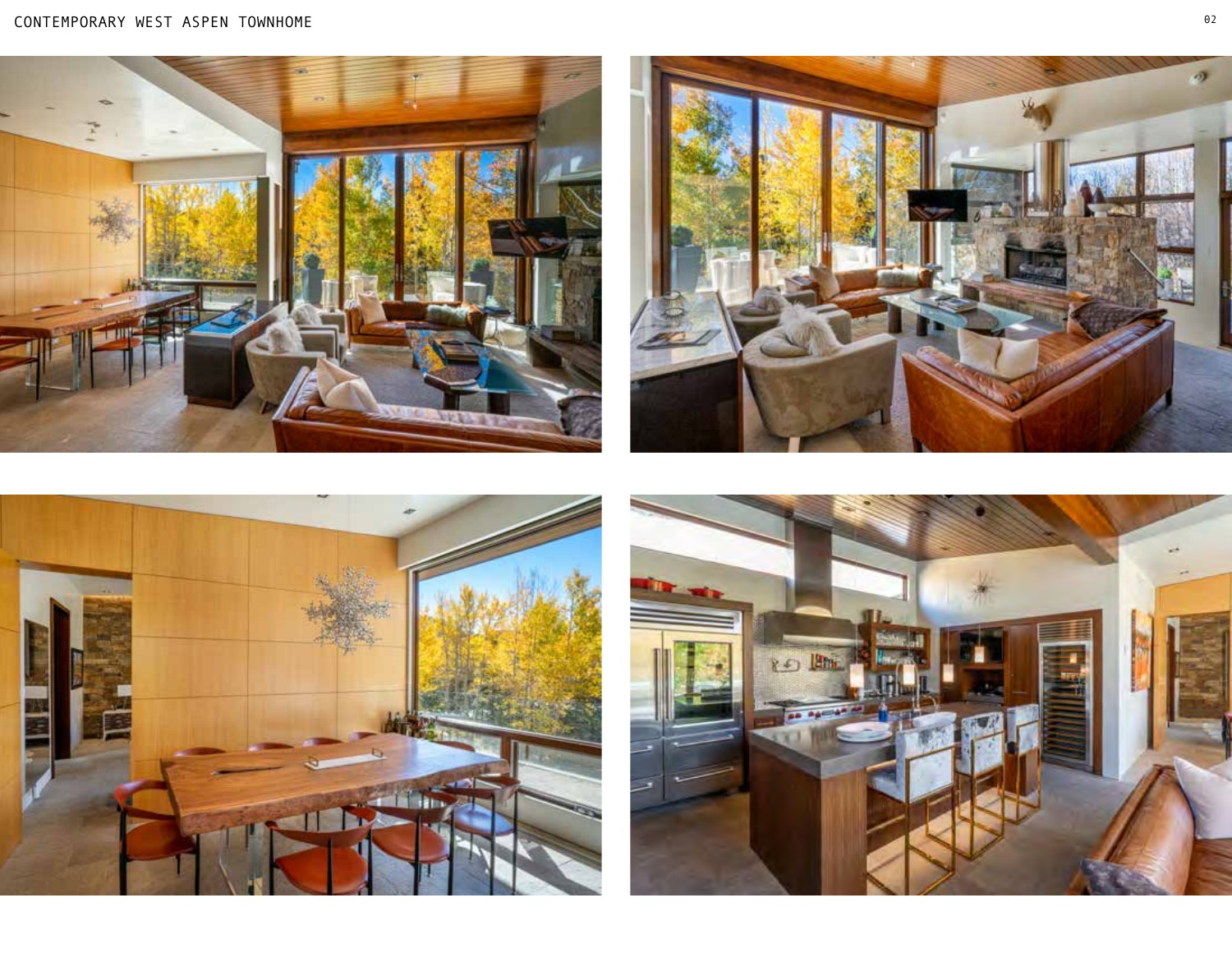



## Amenities

-LOCATION: WEST ASPEN -ADDRESS: 1524 SILVER KING DR., ASPEN, CO -BEDROOMS: MASTER KING, GUEST MASTER KING, GUEST MASTER KING, 4 TWIN BUNK ROOM, 2 TWIN BUNK ROOM -BATHROOMS: 5.5 -SQUARE FEET: 5,209 -MAXIMUM GUESTS: 12 -MOUNTAIN VIEWS -FULL KITCHEN -ELEVATOR -GAS FIREPLACE -OUTDOOR HOTTUB -WIFI HIGH SPEED INTERNET -BBQ AREA & DECKS -LAUNDRY -MASTER INDOOR JACUZZI TUB -MASTER STEAM SHOWER -MASTER WALK-IN CLOSET/BATHROOM -PETS ALLOWED WITH APPROVAL -PARKING IN DRIVWAY -MOVIE THEATER S -GAME ROOM -EXERCISE AREA -ADJACENT ASPEN GOLFCOURSE -OUTDOOR ACTIVITES GALORE -WALKING DISTANCE FROM BUS SYSTEM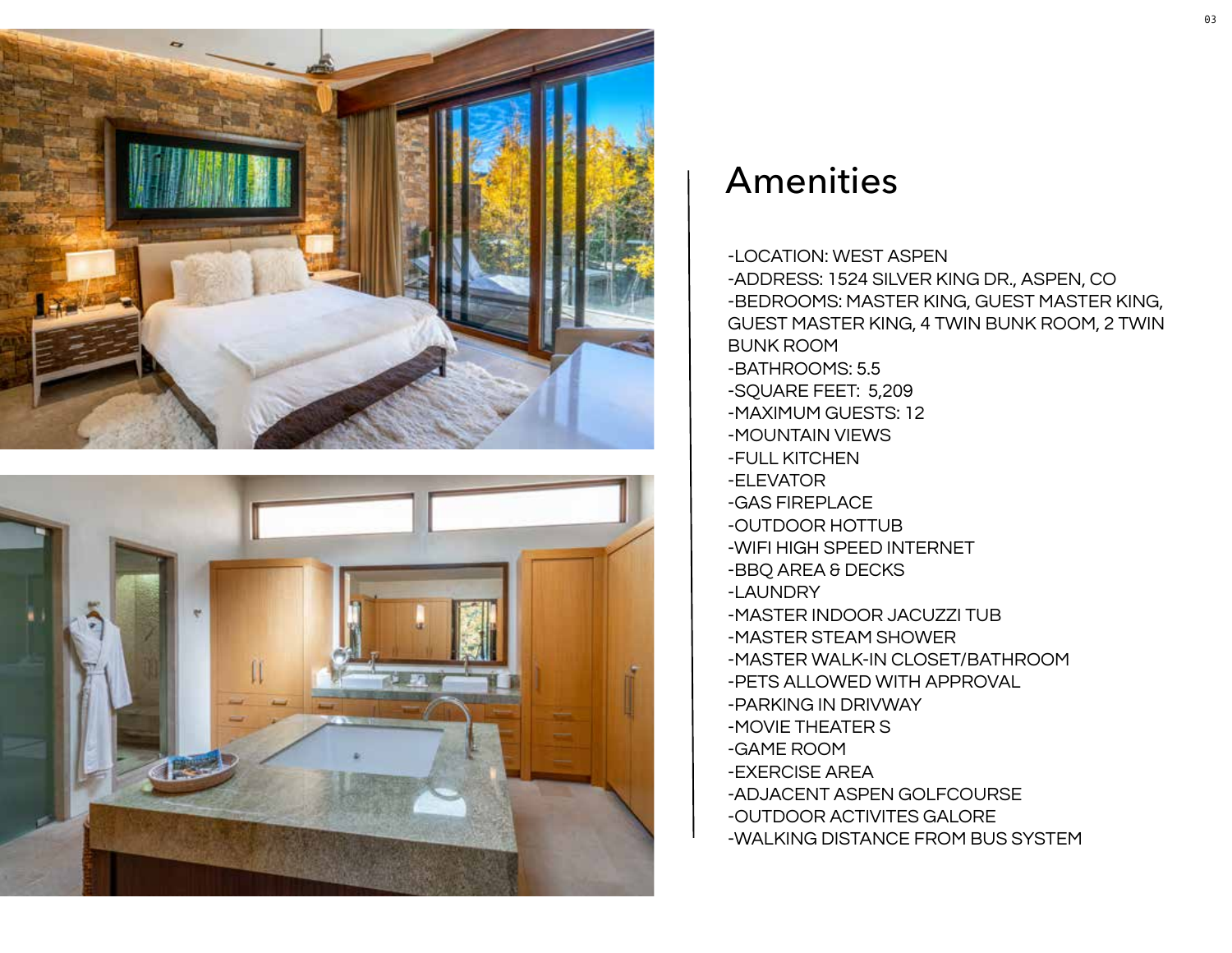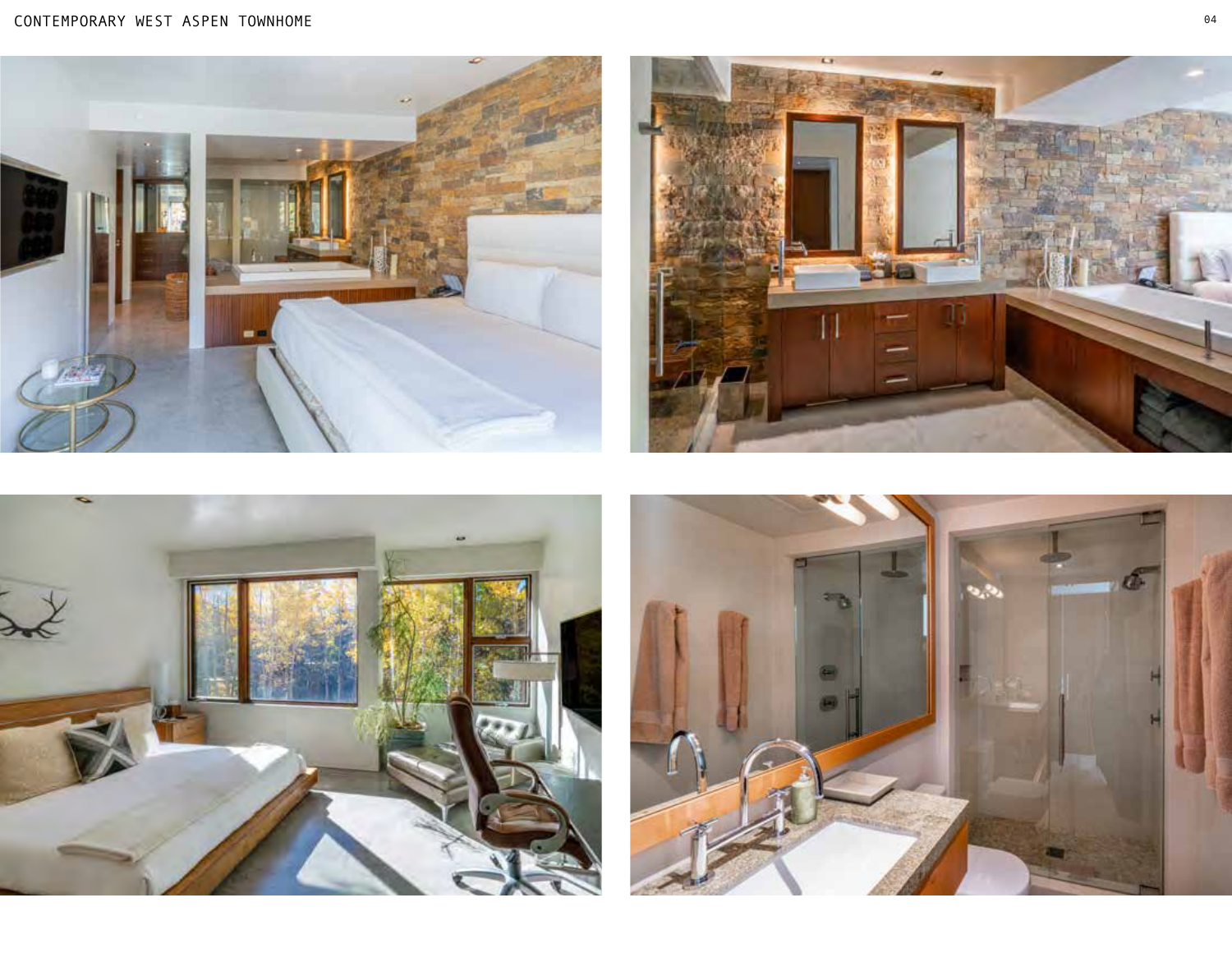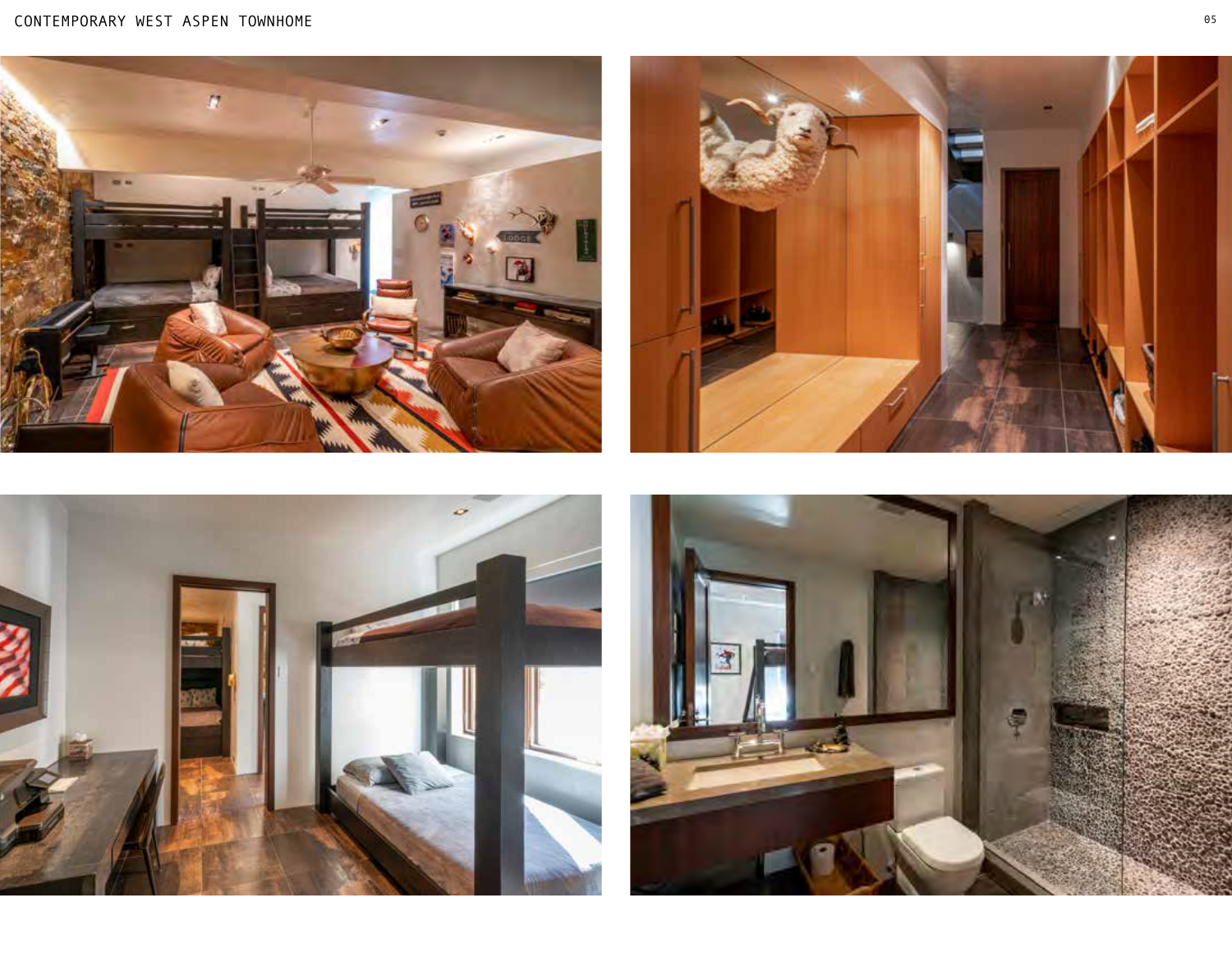